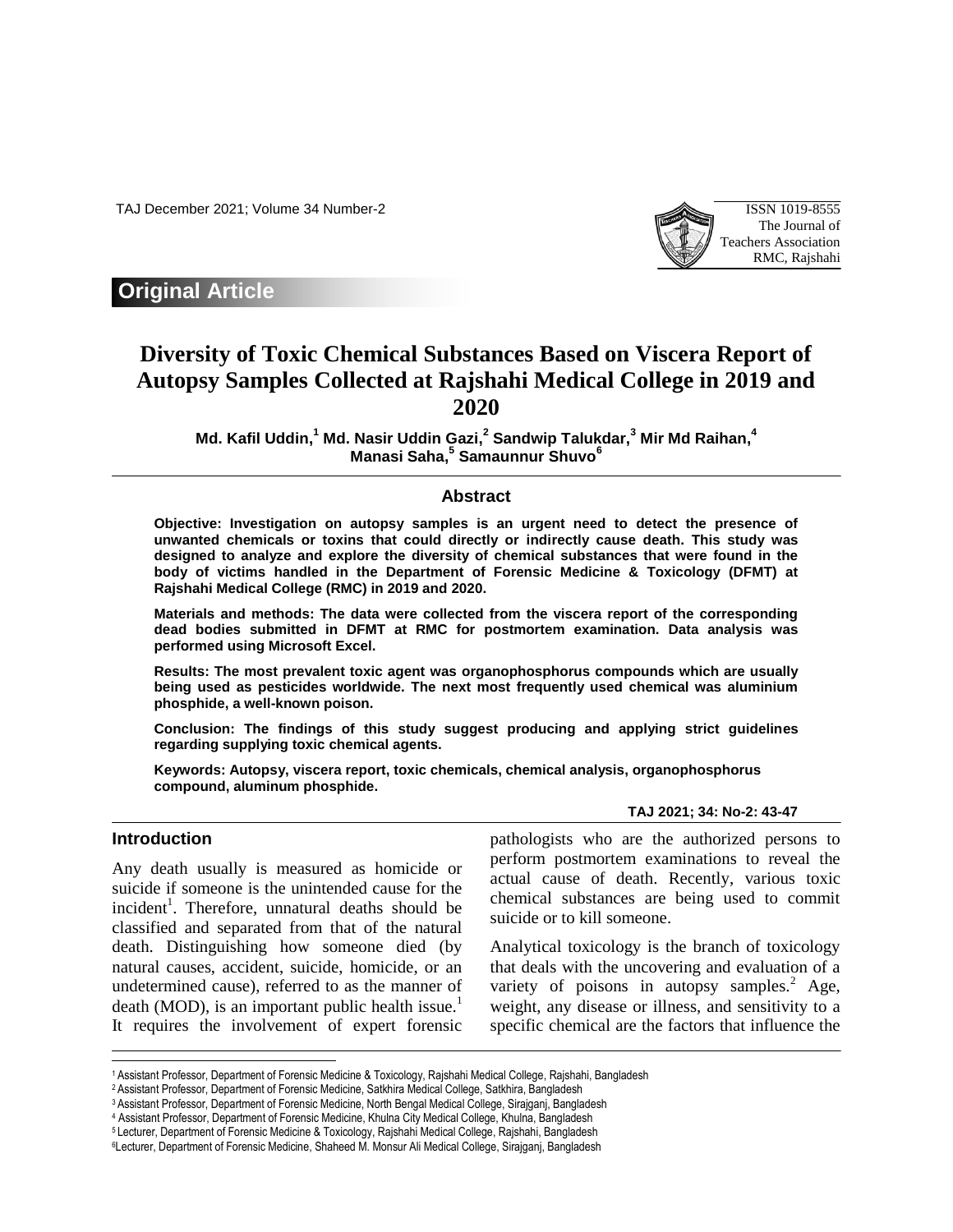outcome of detection and quantification of a toxin and interpretation between detection and quantification.<sup>3</sup> Sometimes, the outcome of a toxicological examination could be negative because of variation in quantity consumed, treatment given to eliminate or counter the toxicity, the time between consumption of toxins and collection of the sample, method availability, accuracy of the method used, and the staff who perform detection procedure.

However, the exploration of the diversity of chemical substances found in the viscera report may help to take a possible countermeasure that may help control the easy availability of those substances, leading to reducing the number of unnatural deaths. Thus, this study was designed to analyze and explore the diversity of chemical substances that were found in the body of victims handled in the Department of Forensic Medicine & Toxicology (DFMT) at Rajshahi Medical College (RMC) in 2019 and 2020.

#### **Materials and Methods**

The data were gathered from the Department of Forensic Medicine & Toxicology (DFMT), Rajshahi Medical College (RMC), Rajshahi, Bangladesh. All of the information was leaked from the viscera report of the autopsy sample of the dead bodies, which were submitted in the DFMT for autopsy. Statistical analyses were performed in Microsoft Excel (version 2007).

#### **Results**

According to the result, the most frequently used toxic chemical compound was organophosphorus compounds in both 2019 (Table I) and 2020 (Table II). 72.31%, 60.87% samples were detected with organophosphorus compounds in 2019 and 2020, respectively. The second frequent chemical was aluminum phosphide (Table I and Table II). In 2019, 16.92% of samples were found to have aluminium phosphide (Table I), and 18.26% samples of 2020 were detected with aluminium phosphide (Table II). The next frequently detected chemical substance was alcohol. 6.15 % and 8.70% viscera reports among positive test reports were detected having alcohol (Table I and Table II). Calcium arsenate was found only in samples of 2019, and the frequency was 2.31% (Table I). The organochlorine *compound was detected in both years, and the frequencies were 1.54% and 0.87%, respectively* (Table I and Table II)*.* Zinc phosphide was also detected in samples of both 2019 (0.77%) and 2020 (1.74%). Carbamate (4.53%), methyl salicylate (1.74%), benzodiazepine compound (0.87%), morphine (0.87%), polyurethane (0.87%) and diazepam 0.87% were detected only in autopsy samples of 2020 (Table II).

**Table I:** Diversity of toxic chemicals found in viscera reports of 2019.

| <b>Chemicals</b>                           | <b>Frequency</b> | Percentage $(\% )$ |
|--------------------------------------------|------------------|--------------------|
| Organophosphorus compound (pesticide)      | 94               | 72.31              |
| Aluminium phosphide (poison)               | 22               | 16.92              |
| Alcohol                                    | 8                | 6.15               |
| Calcium arsenate (poison)                  | 3                | 2.31               |
| Organochlorine <i>compound</i> (pesticide) | 2                | 1.54               |
| Zinc phosphide (poison)                    |                  | 0.77               |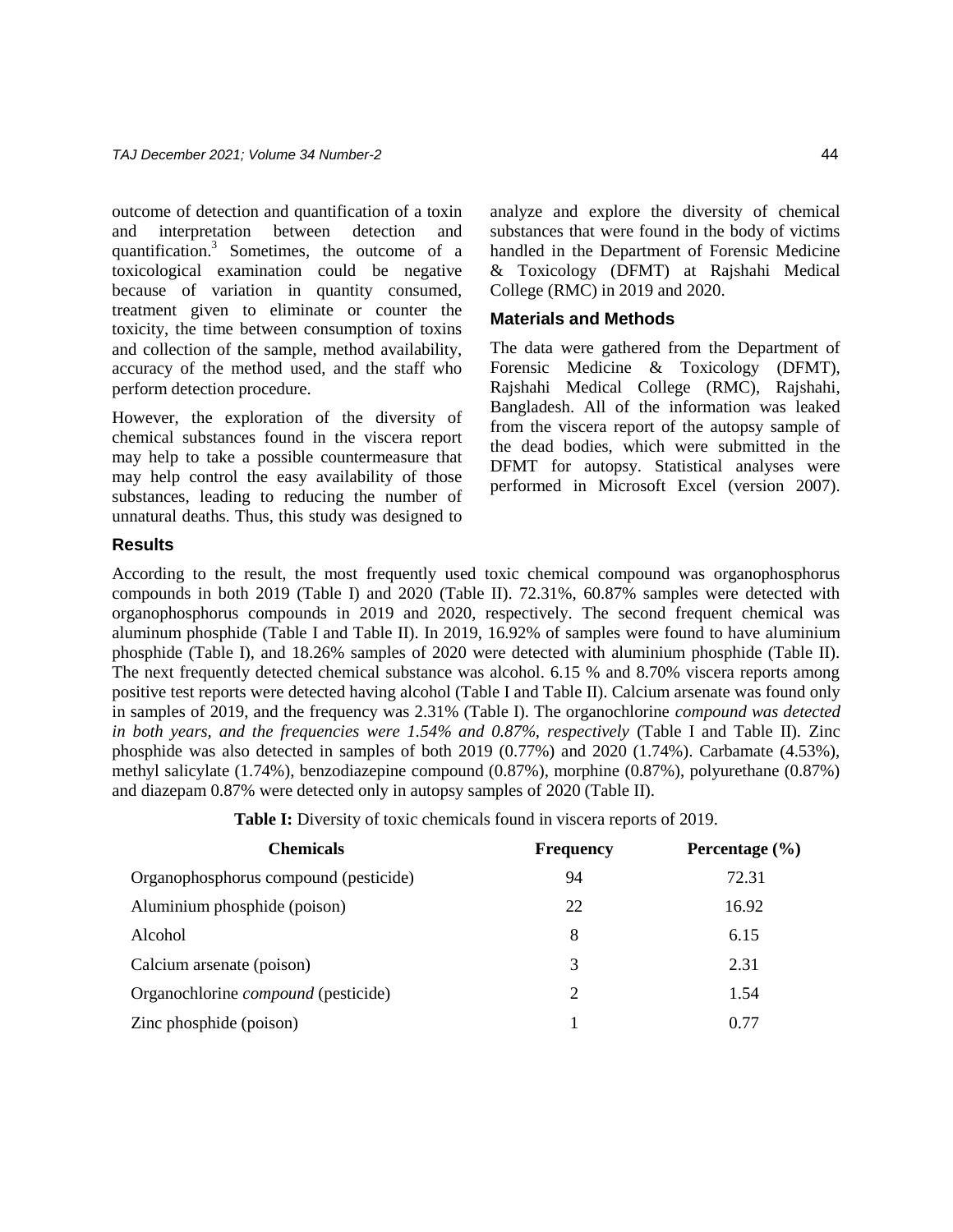| <b>Chemicals</b>                           | <b>Frequency</b> | Percentage $(\% )$ |
|--------------------------------------------|------------------|--------------------|
| Organophosphorus compound (pesticide)      | 70               | 60.87              |
| Aluminium phosphide (poison)               | 21               | 18.26              |
| Alcohol                                    | 10               | 8.70               |
| Carbamate (poison)                         | 5                | 4.35               |
| Zinc phosphide (poison)                    | 2                | 1.74               |
| Methyl salicylate                          | 2                | 1.74               |
| Benzodiazepine compound                    |                  | 0.87               |
| Morphine                                   |                  | 0.87               |
| Organochlorine <i>compound</i> (pesticide) |                  | 0.87               |
| Polyurethane                               |                  | 0.87               |
| Diazepam                                   |                  | 0.87               |

**Table II:** Diversity of toxic chemicals found in viscera reports of 2020

#### **Discussion**

This study explores the diversity of toxic chemical substances found in autopsy samples of dead bodies during postmortem examination performed in the Department of Forensic Medicine & Toxicology (DFMT) of Rajshahi Medical College (RMC). The DFMT of RMC handles all the dead bodies that require postmortem examination. As any unnatural deaths require a legal administrative procedure, all unnatural death events that occurred in the Rajshahi district must be submitted and recorded in DFMT of RMC unless there is an exception. Thus, this study explores the most authenticated data on the diversity of toxic chemical substances found in dead bodies as death-causing agents. This is the first study showing such data.

In the viscera report, organophosphorus compounds, aluminium phosphide, alcohol, calcium arsenate, organochlorine *compound, z*inc phosphide, carbamate, methyl salicylate, benzodiazepine compound, morphine, polyurethane, and diazepam were detected (Table I and II).

Organophosphorus compounds are well known as pesticides and chemical warfare nerve agents<sup>3</sup>. The toxic effects of these chemicals were recognized first in 1930s when they were established for use as chemical warfare agents.<sup>4</sup> Organophosphorus compounds are known to induce toxicity by inhibition of acetylcholinesterase, resulting in an accumulation of acetylcholine and the continued stimulation of acetylcholine receptors.<sup>5</sup> Thus, these are also known as anticholinesterase agents. Carbamates are also known as anticholinesterase agents, but they are less toxic compared to organophosphorus compounds, thus are mainly being used as home herbicides and insecticides.<sup>6</sup> Polyurethane is a polymer composed of organic units joined by carbamate (urethane) links.

Aluminium phosphide is an inexpensive, effective, and frequently used pesticide.<sup>7</sup> It is usually used for cereal preservation.<sup>8</sup>Unfortunately, in recent days, it has been one of the most familiar causes of poisoning among agricultural pesticides.<sup>7</sup> It is popular day by day to commit suicide  $\frac{7}{1}$ . It produces deadly phosphine gas when it comes in contact either with atmospheric moisture or with hydrochloric acid in the stomach.<sup>7</sup> The way of aluminium phosphide toxicity comprises cellular hypoxia due to the effect on mitochondria, inhibition of cytochrome C oxidase, and generation of vastly reactive hydroxyl radicals.<sup>8</sup>

Alcohol poisoning is the result of alcohol overdose. Alcohol overdose occurs when the level of alcohol increases in the bloodstream. Signs of alcohol overdose include mental confusion,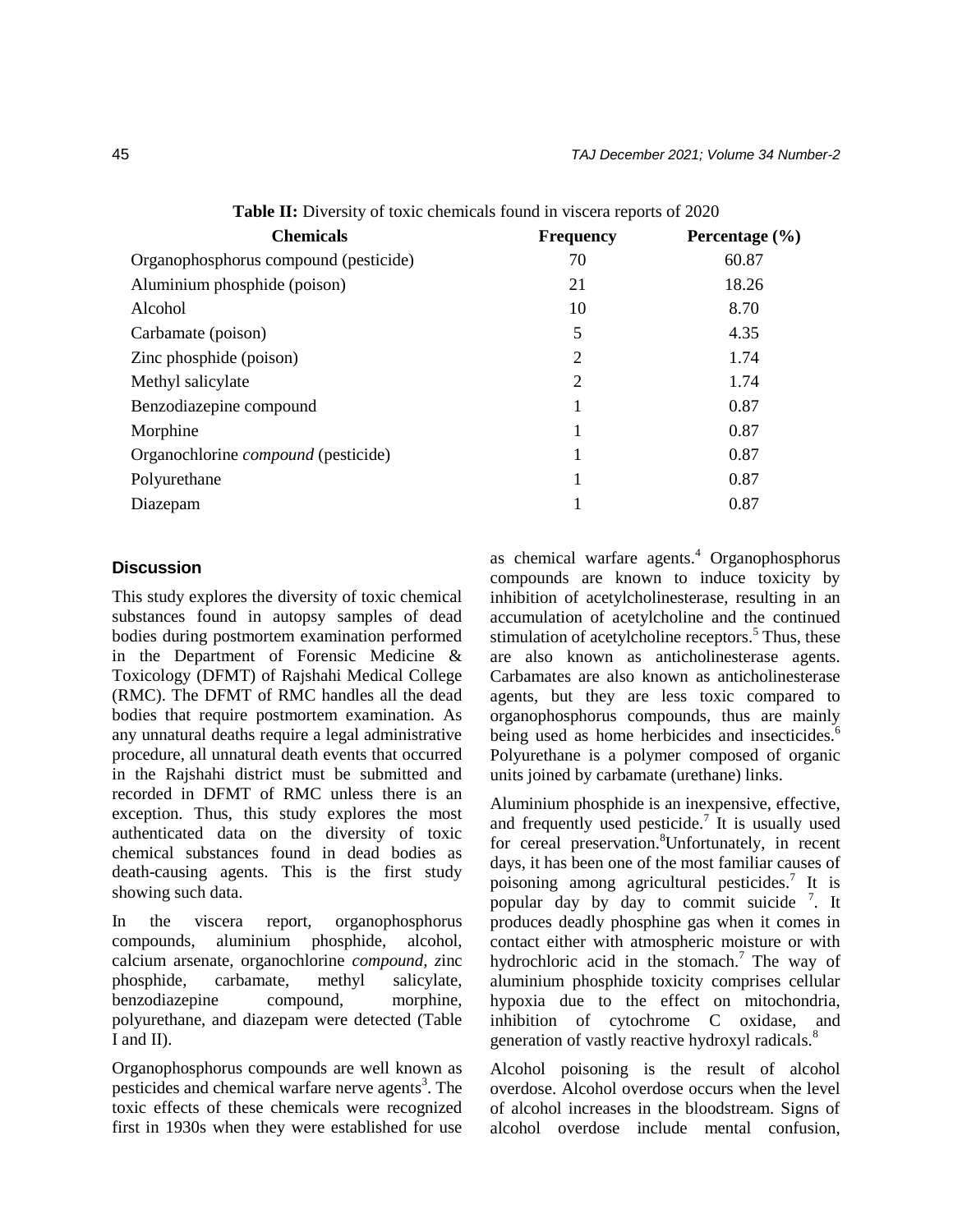difficulty remaining conscious, vomiting, seizure, trouble breathing, slow heart rate, clammy skin, dulled responses such as no gag reflex (which prevents choking), and extremely low body temperature. Alcohol consumption poses a serious threat to human health and is responsible for causing more than 200 diseases.<sup>9, 10</sup> Alcohol consumption is known to induce 3.3 million deaths yearly worldwide.<sup>9, 10</sup> Of all deaths worldwide, 5.9% are due to alcohol use, a figure higher compared to the deaths from HIV infection (2.8%) and tuberculosis  $(1.7\%)$ .<sup>11</sup> However, alcohol overdose is known to induce permanent brain damage or death. But, the death due to alcohol overdose is usually unintentional and due to a lack of knowledge of overdose consequences.

Calcium arsenate is an arsenic-containing compound that was primarily developed as a pesticide and as a germicide. The adverse health effects that are linked with arsenic exposure take account of developmental anomalies, cardiovascular and peripheral vascular disease, diabetes, neurologic and neuro-behavioral disorders, portal fibrosis, hematologic disorders, hearing loss, and numerous cancers.<sup>12</sup> However, the final consequence of arsenic poisoning is coma and death. The acute minimal lethal dose of arsenic in an adult human is estimated to be  $1$  mg/kg/day. $^{13}$ 

Organochlorine compounds are synthetic pesticides and are being used throughout the world.<sup>14</sup> Organochlorine compounds are well known to induce numerous toxic effects on human health, including endometriosis, infertility, cancer of the reproductive system, developmental toxicity, neurotoxicity, and immunotoxicity.<sup>15</sup>

Zinc phosphide is a dark grey, crystalline compound. It is being used effectively as a rodenticide against different small mammals, including field mice, rats, mice, and squirrels. $^{16}$ Zinc phosphide poisoning is possible to occur generally through suicide or by accident.<sup>16</sup> Once ingested into the body, it transforms into phosphine gas which mixes into the blood and then is caught up by the liver and lungs (Doğan et al.,  $2014$ .<sup>16</sup> Till now, there is no known antidote currently known.<sup>16</sup> The rate of mortality due to zinc phosphide poisoning is almost  $37-100\%$ .<sup>17</sup>

Methyl salicylate is an external analgesic accessible in over-the-counter (OTC) medicines that give temporary relief from minor body aches and muscle and joint pain linked with backache, arthritis, strains, sprains, and bruises. It can be detected in topical pain medicines, which contain multiple external analgesic active ingredients. Acute salicylate poisoning is common from overdose, causing morbidity and mortality.<sup>18</sup>

Compounds of benzodiazepines (BZDs) structural class are used as hypnotics, anxiolytics, anticonvulsants, and muscle relaxants.<sup>19</sup> Diazepam is one of the drugs of BZD class. Generally, BZDs are safe as they have a large therapeutic index. Its misuse may happen by self-medication or by increasing the therapeutic dose for entertaining purposes.<sup>19</sup> Actual risk develops when patients combine these medicines with other substances like alcohol.<sup>19</sup> An analogous fatal relation can occur with opioids.<sup>19</sup>

Morphine, which originated naturally from the poppy plant, is a pain medication of the opiate family. The general route of taking this medicine is oral or intramuscular, but it has a history of taking with smoke. $20$  It acts directly on the central nervous system (CNS) to elevate the sense of pleasure and relaxation, and this is the cause of abusing this drug.<sup>20</sup> An overdose of morphine can cause asphyxia leading to death by respiratory depression.

#### **Conclusion**

Overall, the chemicals found in the viscera report are mostly used for agricultural purposes, including eradicating pests, insects, and rodents, and few are well frequently used prescription medicine nowadays. This study suggests taking steps that will inhibit the easy availability of these substances that may work as a potential countermeasure against unnatural deaths. Continuous exploration of such data will help to detect further abusive substances easily.